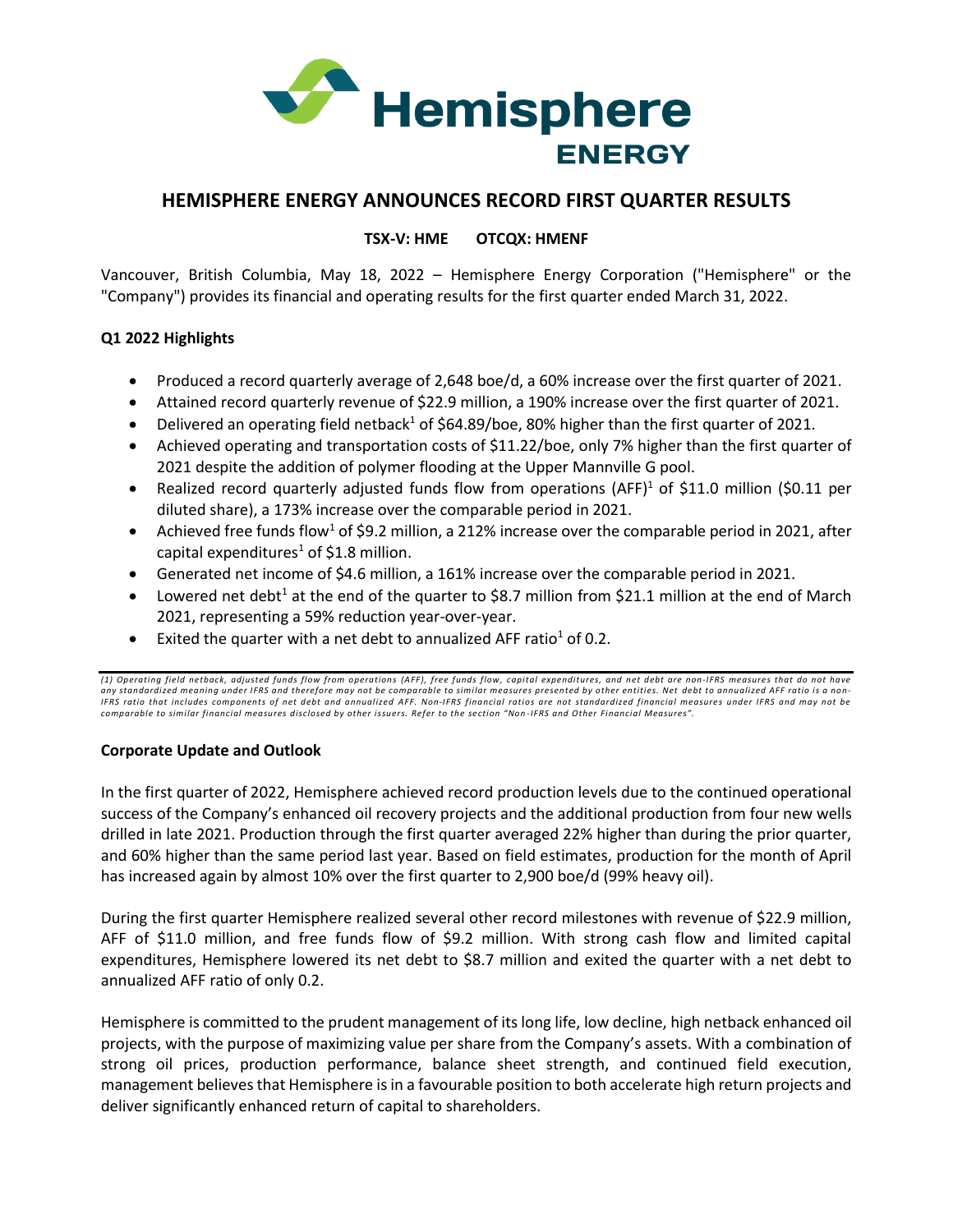The Company is currently in the process of renewing and extending its credit facility, and expects to be in a position within the next few weeks to update both its 2022 guidance and return of capital plan once the bank review is complete.

### **Financial and Operating Summary**

|                                                             | <b>Three Months Ended March 31</b> |            |    |            |
|-------------------------------------------------------------|------------------------------------|------------|----|------------|
|                                                             |                                    | 2022       |    | 2021       |
| <b>FINANCIAL</b>                                            |                                    |            |    |            |
| Petroleum and natural gas revenue                           | \$                                 | 22,855,529 | \$ | 7,889,016  |
| Operating field netback <sup>(1)</sup>                      |                                    | 15,461,664 |    | 5,397,952  |
| Operating netback <sup>(1)</sup>                            |                                    | 11,997,654 |    | 5,297,855  |
| Cash flow provided by operating activities                  |                                    | 8,211,734  |    | 3,202,500  |
| Adjusted funds flow from operations (AFF) $(1)$             |                                    | 11,039,080 |    | 4,041,562  |
| Per share, basic(1)                                         |                                    | 0.12       |    | 0.05       |
| Per share, diluted <sup>(1)</sup>                           |                                    | 0.11       |    | 0.04       |
| Free funds flow(1)                                          |                                    | 9,244,840  |    | 2,959,977  |
| Net income (loss)                                           |                                    | 4,618,321  |    | 1,767,336  |
| Per share, basic and diluted                                |                                    | 0.05       |    | 0.02       |
| Capital expenditures <sup>(1)</sup>                         |                                    | 1,794,239  |    | 1,081,584  |
| Net debt <sup>(1)</sup>                                     |                                    | 8,680,508  |    | 21,096,033 |
| Net debt to annualized AFF(1)                               |                                    | 0.2        |    | 1.3        |
| <b>Bank debt</b>                                            | \$                                 | 12,514,202 |    |            |
| Gross Term loan <sup>(2)</sup>                              |                                    |            | \$ | 24,174,150 |
| <b>OPERATING</b>                                            |                                    |            |    |            |
| <b>Average daily production</b>                             |                                    |            |    |            |
| Heavy oil (bbl/d)                                           |                                    | 2,624      |    | 1,638      |
| Natural gas (Mcf/d)                                         |                                    | 141        |    | 92         |
| Combined (boe/d)                                            |                                    | 2,648      |    | 1,654      |
| Oil weighting                                               |                                    | 99%        |    | 99%        |
| <b>Average sales prices</b>                                 |                                    |            |    |            |
| Heavy oil (\$/bbl)                                          | \$                                 | 96.53      |    | 53.34      |
| Natural gas (\$/Mcf)                                        |                                    | 4.49       |    | 2.85       |
| Combined (\$/boe)                                           | \$                                 | 95.92      |    | 53.00      |
| Operating netback (\$/boe)                                  |                                    |            |    |            |
| Petroleum and natural gas revenue                           | \$                                 | 95.92      |    | 53.00      |
| Royalties                                                   |                                    | (19.80)    |    | (6.23)     |
| Operating costs                                             |                                    | (8.95)     |    | (8.20)     |
| <b>Transportation costs</b>                                 |                                    | (2.27)     |    | (2.31)     |
| Operating field netback <sup>(1)</sup>                      |                                    | 64.89      |    | 36.27      |
| Realized commodity hedging gain (loss)                      |                                    | (14.54)    |    | (0.67)     |
| Operating netback <sup>(1)</sup>                            |                                    | 50.35      |    | 35.59      |
| Adjusted funds flow from operations <sup>(1)</sup> (\$/boe) |                                    | 46.33      |    | 27.15      |

*Notes: (1) Non-IFRS and other financial measure. Refer to "Non-IFRS and Other Financial Measures" section below.*

*(2) Gross term loan is calculated as the total USD draws on the term loan translated to Canadian Dollars at the period end exchange rate.*

Selected financial and operational highlights should be read in conjunction with Hemisphere's Financial Statements and related Management's Discussion and Analysis for the quarter ended March 31, 2022. These reports for the quarter ended March 31, 2022, are available on SEDAR at [www.sedar.com](http://www.sedar.com/) and on Hemisphere's website at [www.hemisphereenergy.ca.](http://www.hemisphereenergy.ca/investors/financial-reports) All amounts are expressed in Canadian dollars unless otherwise noted.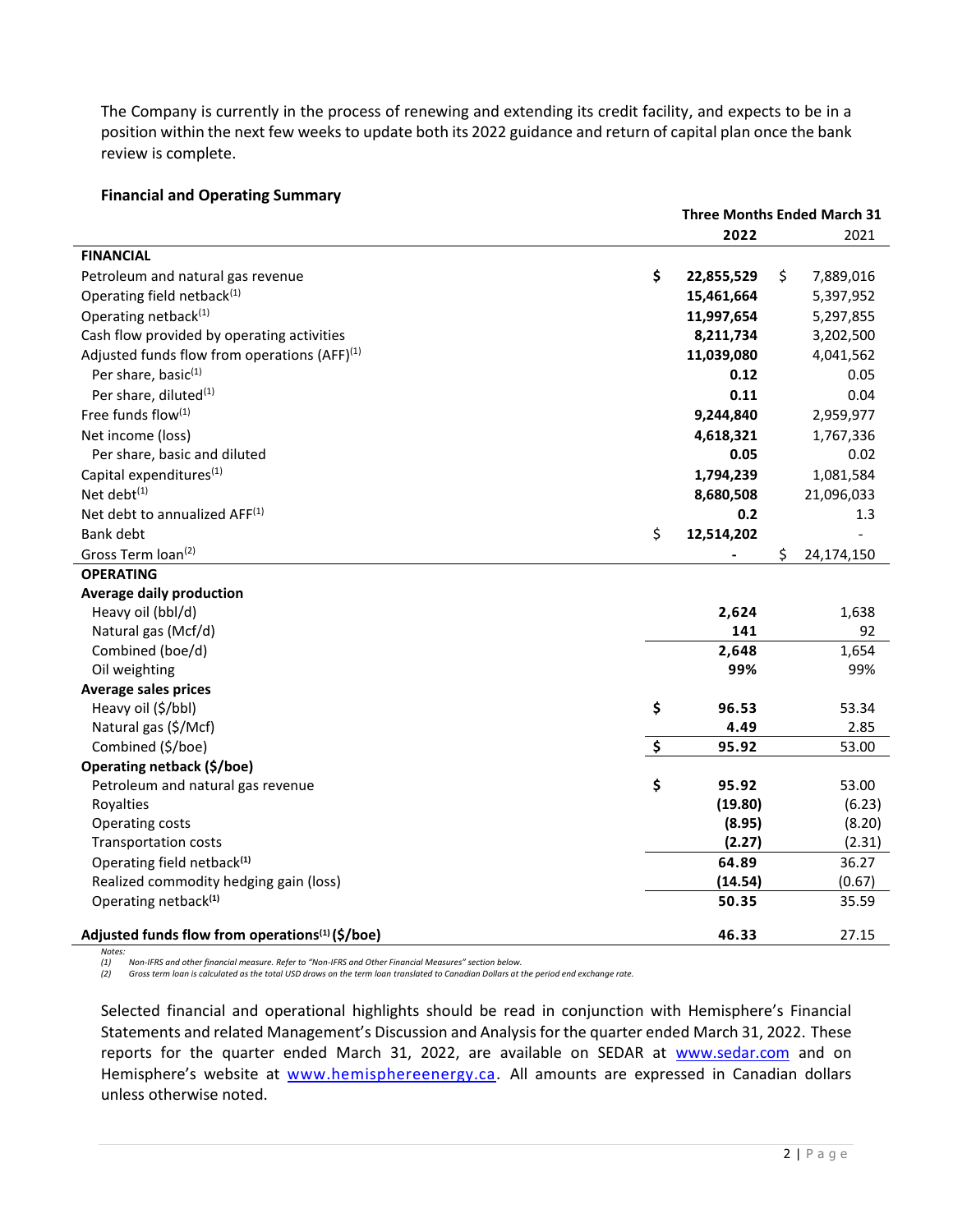### **Annual General and Special Meeting**

Hemisphere Energy Corporation's Annual General and Special Meeting of Shareholders will be held at 9:00 am (Vancouver time) June 9, 2022 in the Walker Room at the Terminal City Club. The address is 837 West Hastings St, Vancouver, British Columbia.

### **About Hemisphere Energy Corporation**

Hemisphere is a Canadian oil company focused on maximizing value per share growth with the sustainable development of its high netback, low decline conventional heavy oil assets through water and polymer flood enhanced recovery methods. Hemisphere trades on the TSX Venture Exchange as a Tier 1 issuer under the symbol "HME" and on the OTCQX Venture Marketplace under the symbol "HMENF".

For further information, please visit the Company's website at www.hemisphereenergy.ca to view its corporate presentation or contact:

Don Simmons, President & Chief Executive Officer Telephone: (604) 685-9255 Email[: info@hemisphereenergy.ca](mailto:info@hemisphereenergy.ca)

Website: [www.hemisphereenergy.ca](http://www.hemisphereenergy.ca/)

### *Forward-looking Statements*

*Certain statements included in this news release constitute forward-looking statements or forward-looking information (collectively, "forward-looking statements") within the meaning of applicable securities legislation. Forward-looking statements are typically identified by words such as "anticipate", "continue", "estimate", "expect", "forecast", "may", "will", "project", "could", "plan", "intend", "should", "believe", "outlook", "potential", "target" and similar words suggesting future events or future performance. In particular, but without limiting the generality of the foregoing, this news release includes forward-looking statements including that management believes that Hemisphere is in a favourable position to both accelerate high return projects and deliver significantly enhanced return of capital to shareholders, that the Company will renew and extend its credit facility, and that the Company expects to be in a position within the next few weeks to update both its 2022 guidance and return of capital plan once the bank review is complete.*

*Forward‐looking statements are based on a number of material factors, expectations or assumptions of Hemisphere which have been used to develop such statements and information but which may prove to be incorrect. Although Hemisphere believes that the expectations reflected in such forward‐ looking statements or information are reasonable, undue reliance should not be placed on forward‐looking statements because Hemisphere can give no assurance that such expectations will prove to be correct. In addition to other factors and assumptions which may be identified herein, assumptions have been made regarding, among other things: the length of time that oil and gas operations will be impaired by the outbreak of Covid-19; the current and go-forward oil price environment; that Hemisphere will continue to conduct its operations in a manner consistent with past operations; that results from drilling and development activities are consistent with past operations; the quality of the reservoirs in which Hemisphere operates and continued performance from existing wells; the continued and timely development of infrastructure in areas of new production; the accuracy of the estimates of Hemisphere's reserve volumes; certain commodity price and other cost assumptions; continued availability of debt and equity financing and cash flow to fund Hemisphere's current and future plans and expenditures; the impact of increasing competition; the general stability of the economic and political environment in which Hemisphere operates; the general continuance of current industry conditions; the timely receipt of any required regulatory approvals; the ability of Hemisphere to obtain qualified staff, equipment and services in a timely and cost efficient manner; drilling results; the ability of the operator of the projects in which Hemisphere has an interest in to operate the field in a safe, efficient and effective manner; the ability of Hemisphere to obtain financing on acceptable terms; field production rates and decline rates; the ability to replace and expand oil and natural gas*  reserves through acquisition, development and exploration; the timing and cost of pipeline, storage and facility construction and expansion and the *ability of Hemisphere to secure adequate product transportation; future commodity prices; currency, exchange and interest rates; regulatory framework regarding royalties, taxes and environmental matters in the jurisdictions in which Hemisphere operates; and the ability of Hemisphere to successfully market its oil and natural gas products.*

*The forward‐looking statements included in this news release are not guarantees of future performance and should not be unduly relied upon. Such information and statements, including the assumptions made in respect thereof, involve known and unknown risks, uncertainties and other factors that may cause actual results or events to defer materially from those anticipated in such forward‐looking statements including, without limitation: changes in commodity prices; changes in the demand for or supply of Hemisphere's products, the early stage of development of some of the evaluated areas and zones; unanticipated operating results or production declines; changes in tax or environmental laws, royalty rates or other regulatory matters; changes in development plans of Hemisphere or by third party operators of Hemisphere's properties, increased debt levels or debt service requirements; inaccurate estimation of Hemisphere's oil and gas reserve volumes; limited, unfavourable or a lack of access to capital markets;*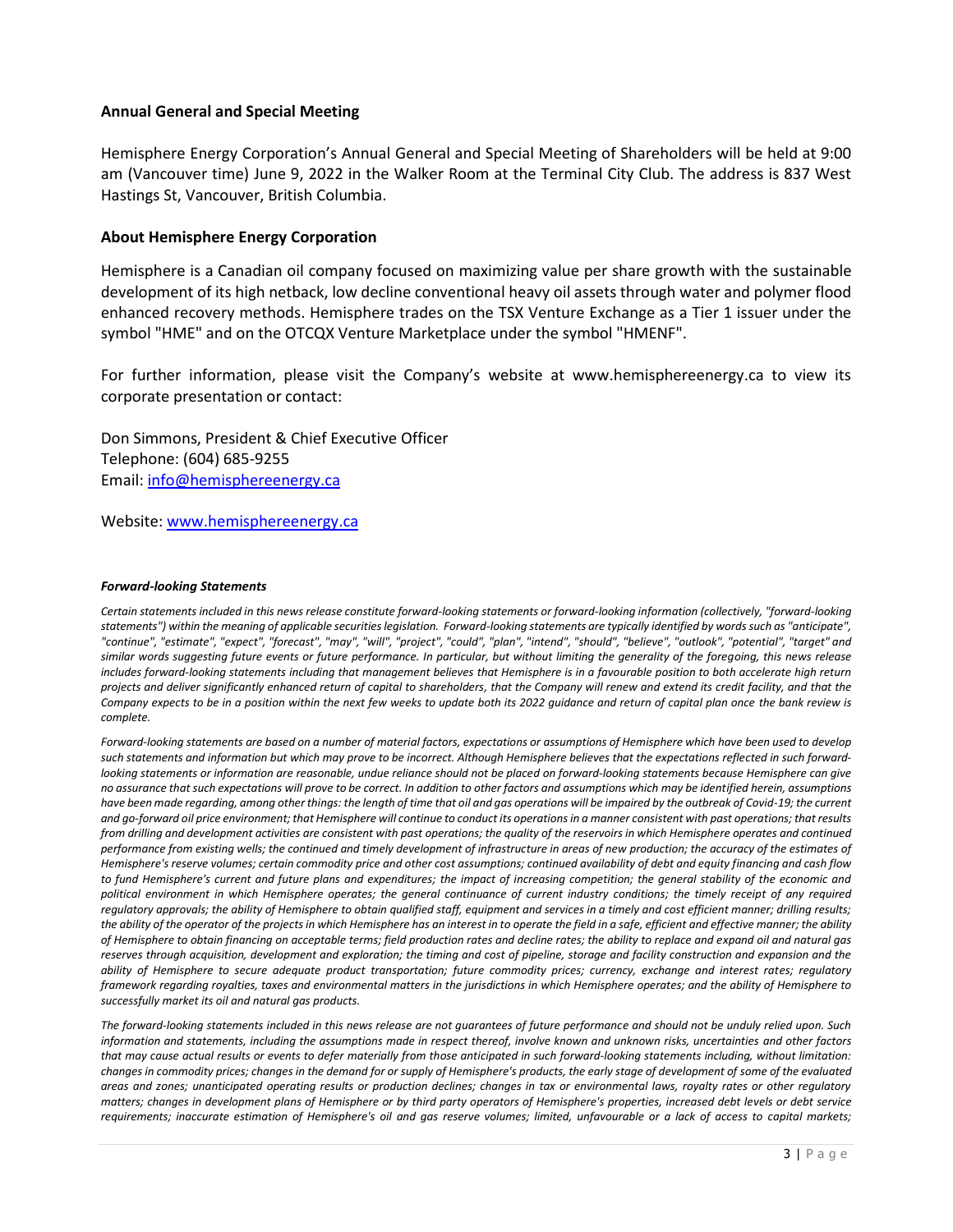*increased costs; a lack of adequate insurance coverage; the impact of competitors; and certain other risks detailed from time‐to‐time in Hemisphere's public disclosure documents, (including, without limitation, those risks identified in this news release and in Hemisphere's Annual Information Form).*

*The forward‐looking statements contained in this news release speak only as of the date of this news release, and Hemisphere does not assume any obligation to publicly update or revise any of the included forward‐looking statements, whether as a result of new information, future events or otherwise, except as may be required by applicable securities laws.*

#### *Non-IFRS and Other Financial Measures*

This news release contains the terms adjusted funds flow from operations, operating field netback and operating netback, capital expenditures and net debt, which are considered "non-IFRS financial measures" and any of these measures calculated on a per boe or share basis, which are considered "non-IFRS financial ratios". These terms do not have a standardized meaning prescribed by IFRS. Accordingly, the Company's use of these terms may not be comparable to similarly defined measures presented by other companies. Investors are cautioned that these measures should not be construed as an alternative to net income (loss) or cashflow from operations determined in accordance with IFRS and these measures should not be considered to be more meaningful than IFRS measures in evaluating the Company's performance.

a) **Adjusted funds flow from operations "AFF" (Non-IFRS Financial Measure and Ratio if calculated on a per boe basis):** the Company considers AFF to be a key measure that indicates the Company's ability to generate the funds necessary to support future growth through capital investment and to repay any debt. AFF is a measure that represents cash flow generated by operating activities, before changes in non-cash working capital and adjusted for decommissioning expenditures, and may not be comparable to measures used by other companies. The most directly comparable IFRS measure for AFF is cash provided by operating activities. AFF per share is calculated using the same weighted-average number of shares outstanding as in the case of the earnings per share calculation for the period.

A reconciliation of AFF to cash provided by operating activities is presented as follows:

|                                                 | <b>Three Months Ended March 31</b> |            |  |           |
|-------------------------------------------------|------------------------------------|------------|--|-----------|
|                                                 |                                    | 2022       |  | 2021      |
| Cash provided by operating activities           |                                    | 8,211,734  |  | 3,202,500 |
| Change in non-cash working capital              |                                    | 2,723,037  |  | 802,469   |
| Adjust: Decommissioning obligation expenditures |                                    | 104.309    |  | 36,593    |
| Adjusted funds flow from operations             |                                    | 11,039,080 |  | 4,041,562 |
| Per share, basic                                |                                    | 0.12       |  | 0.05      |
| Per share, diluted                              |                                    | 0.11       |  | 0.04      |

b) **Free funds flow (Non-IFRS Financial Measure):** is calculated by taking adjusted funds flow and subtracting capital expenditures, excluding acquisitions and dispositions. Management believes that free funds flow provides a useful measure to determine Hemisphere's ability to improve returns and to manage the long-term value of the business.

|                              | <b>Three Months Ended March 31</b> |  |             |
|------------------------------|------------------------------------|--|-------------|
|                              | 2022                               |  | 2021        |
| Adjusted funds flow          | 11,039,080                         |  | 4,041,561   |
| Capital expenditures         | (1,794,240)                        |  | (1,081,585) |
| Free funds flow              | 9,244,840                          |  | 2,959,976   |
| Per share, basic and diluted | 0.10                               |  | 0.03        |

c) **Capital Expenditures (Non-IFRS Financial Measure):** Management uses the term "capital expenditures" as a measure of capital investment in exploration and production assets, and such spending is compared to the Company's annual budgeted capital expenditures. The most directly comparable IFRS measure for capital expenditures is cash flow used in investing activities. A summary of the reconciliation of cash flow used in investing activities to capital expenditures is set forth below:

|                                    | <b>Three Months Ended March 31</b> |           |  |
|------------------------------------|------------------------------------|-----------|--|
|                                    | 2022                               | 2021      |  |
| Cash used in investing activities  | 5.315.213                          | 1,029,972 |  |
| Change in non-cash working capital | (3,520,974)                        | 51,613    |  |
| Capital expenditures               | 1,794,239                          | 1,081,585 |  |

- d) **Operating field netback (Non-IFRS Financial Measure and Ratio if calculated on a per boe basis):** is a benchmark used in the oil and natural gas industry and a key indicator of profitability relative to current commodity prices. Operating field netback is calculated as oil and gas sales, less royalties, operating expenses and transportation costs on an absolute and per barrel of oil equivalent basis. These terms should not be considered an alternative to, or more meaningful than, cash flow from operating activities or net income or loss as determined in accordance with IFRS as an indicator of the Company's performance.
- e) **Operating netback (Non-IFRS Financial Measure and Ratio if calculated on a per boe basis):** calculated as the operating field netback plus the Company's realized commodity hedging gain (loss) on an absolute and per barrel of oil equivalent basis.